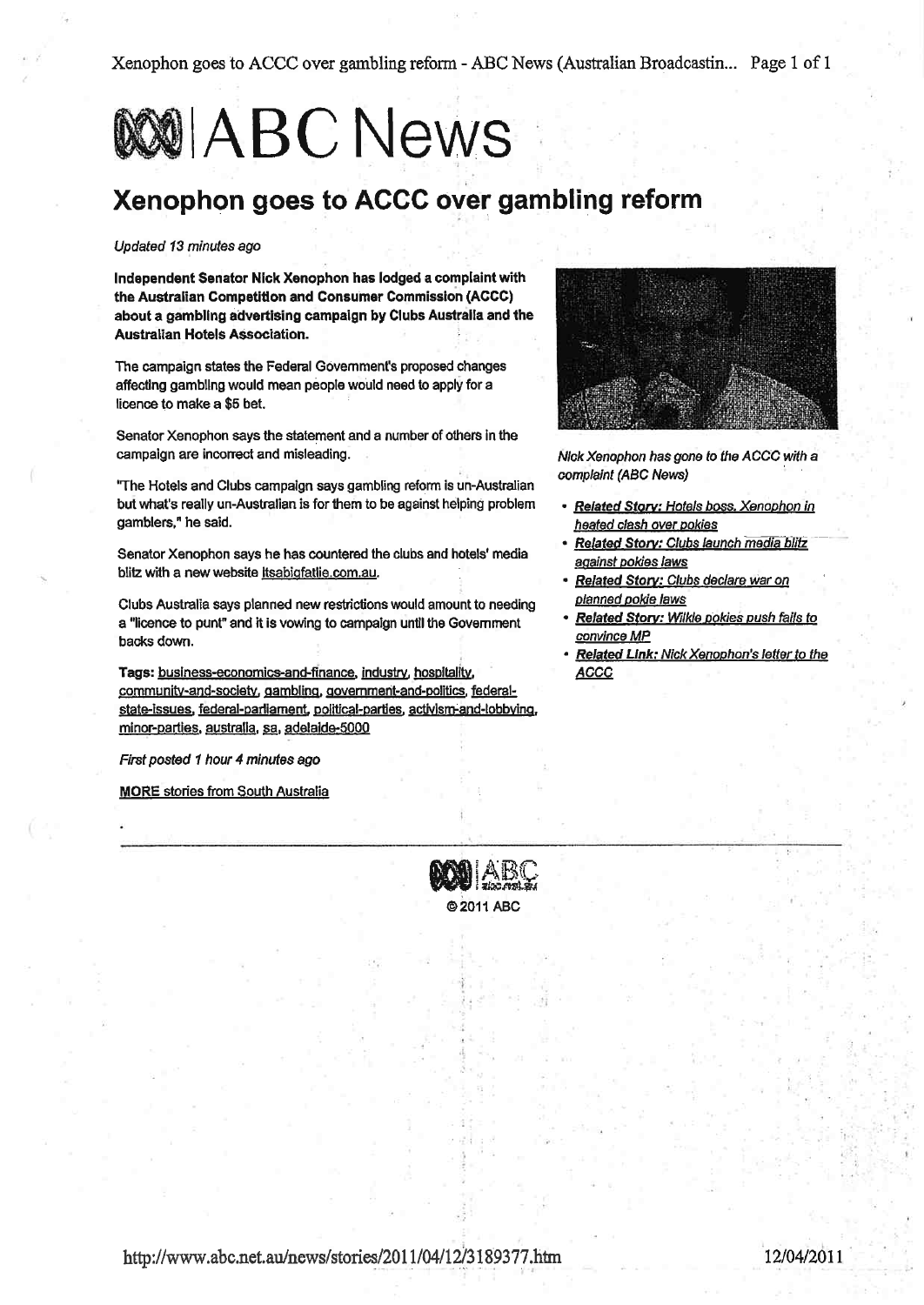

#### **NICK XENOPHON** Independent Senator for South Australia **AUSTRALIAN SENATE**

Our Ref: SAM/NC-EE

Mr Graeme Samuel Chairman Australian Competition and Consumer Commission **GPO Box 3131** Canberra ACT 2601

Dear Mr Samuel,

### Re: Misleading advertisements by Australian Hotels Association and Clubs Australia

I write in relation to the full-page advertisement published in various newspapers nationally by the Australian Hotels Association and Clubs Australia on Monday 11-April 2011 (copy of advertisement attached).

The advertisement was headed "Who Voted For a Licence to Punt?" and made a number of claims about the Government's intention to introduce pre-commitment technology to poker machines in order to tackle problem gambling.

I ask that the ACCC investigate this advertisement, and any associated electronic media advertisements, as a matter of urgency with respect to any potential breaches of the Competition and Consumer Act 2010.

I outline the misleading claims made in the advertisement below and provide supported facts as to why they are misleading.

The advertisement claims that people will "have to apply for a licence just so you can have a \$5 punt" -

- The proposed reforms are directly aimed at poker machines, not on all forms of gambling, which the word 'punt' implies.

- People will not have to meet a test nor qualify to be able to play on a poker machine.

- The reforms will not impact recreational players and certainly will not affect those wanting to play \$5 (or similarly low values) on a poker machine.

Electorate Office Level 2 / 31 Ebenezer Place Adelaide. South Australia 5000 Tel: (08) 8232 1144<br>Fax: (08) 8232 3744

Page 1

Parliament House DANBEREA A.C.T. 2800 Fax: (02) 6277 3000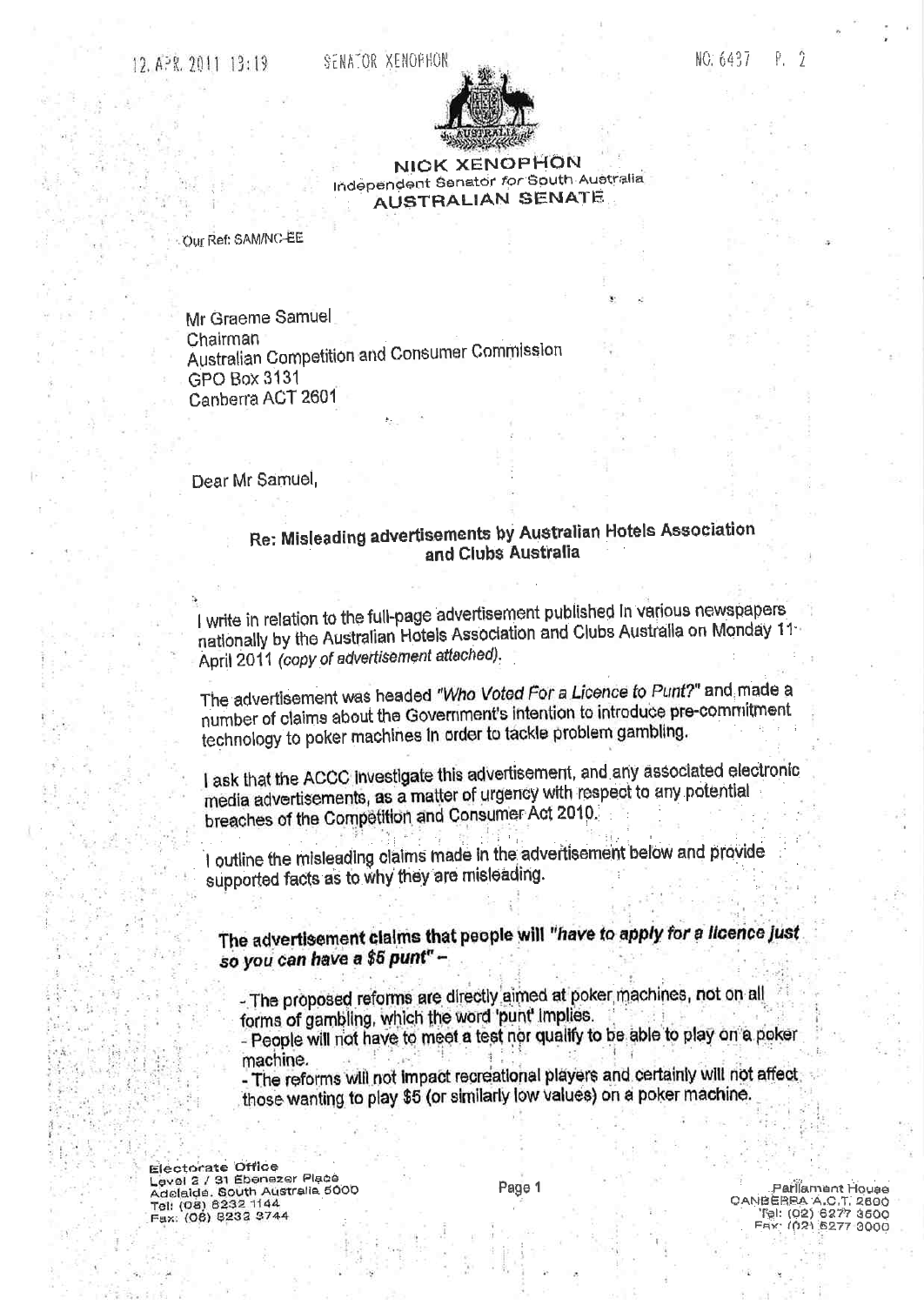- The reforms are designed to address problem gambling and help those addicted to playing poker machines to better control how much they are willing to lose.

- One of the options being considered by the Joint Parliamentary Gambling Reform Committee, based on the recommendations of the Productivity Commission's 2010 Inquiry Report into Gambling, is for 'low-value cash cards' to be available to recreational players or for low-intensity 'safer' machines to be available for those not wishing to play on a high-risk, highharm machine on which pre-commitment would be required.

The advertisement implies that the Federal Government has already determined what the technology will be ("If the Federal Government get their way ...")

- The Joint Parliamentary Gambling Reform Committee has not yet provided its recommendations about what the pre-commitment technology should be or how it will work.

- No legislation has been drafted as yet.

The advertisement claims that there will be a "loss of freedom and privacy" -

- Under any pre-commitment scheme, players will still be able to choose how much they are willing to lose and over what period of time. It will not restrict people's ability to play on poker machines.

- The statement implies there will be a central database and player tracking. This is not true. There is no interest in collecting data through the introduction of pre-commitment technology.

- Further, Hotels and Clubs already collect personal details through their loyalty schemes and member cards.

The advertisement claims there will be a "loss of support to sporting clubs and community groups"-

- The Productivity Commission in its 2010 Inquiry Report into Gambling refers to the community benefits the Clubs espouse they provide. - The PC says:

"Gambling venues, particularly clubs, also make significant social contributions, However:

- many of these benefits are to members, not to the public at large

- the claimed benefits of gambling revenue on sporting activities and volunteering do not appear strong. Indeed, the presence of gambling may adversely affect volunteering rates

- the (gross) value of social contributions by clubs is likely to be significantly less than the support governments provides to clubs through tax and other concessions

Page 2